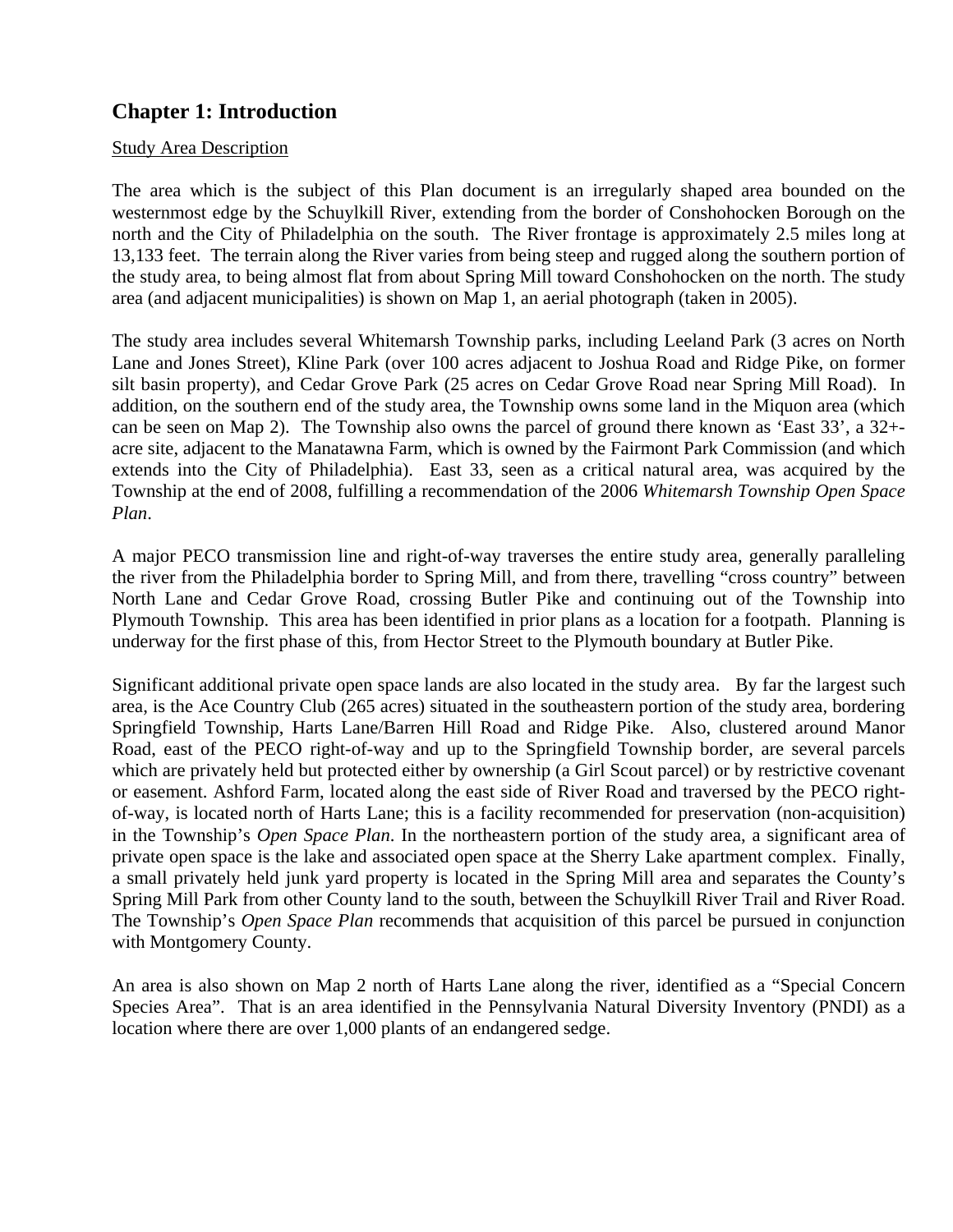**Map 1: Study Area Aerial**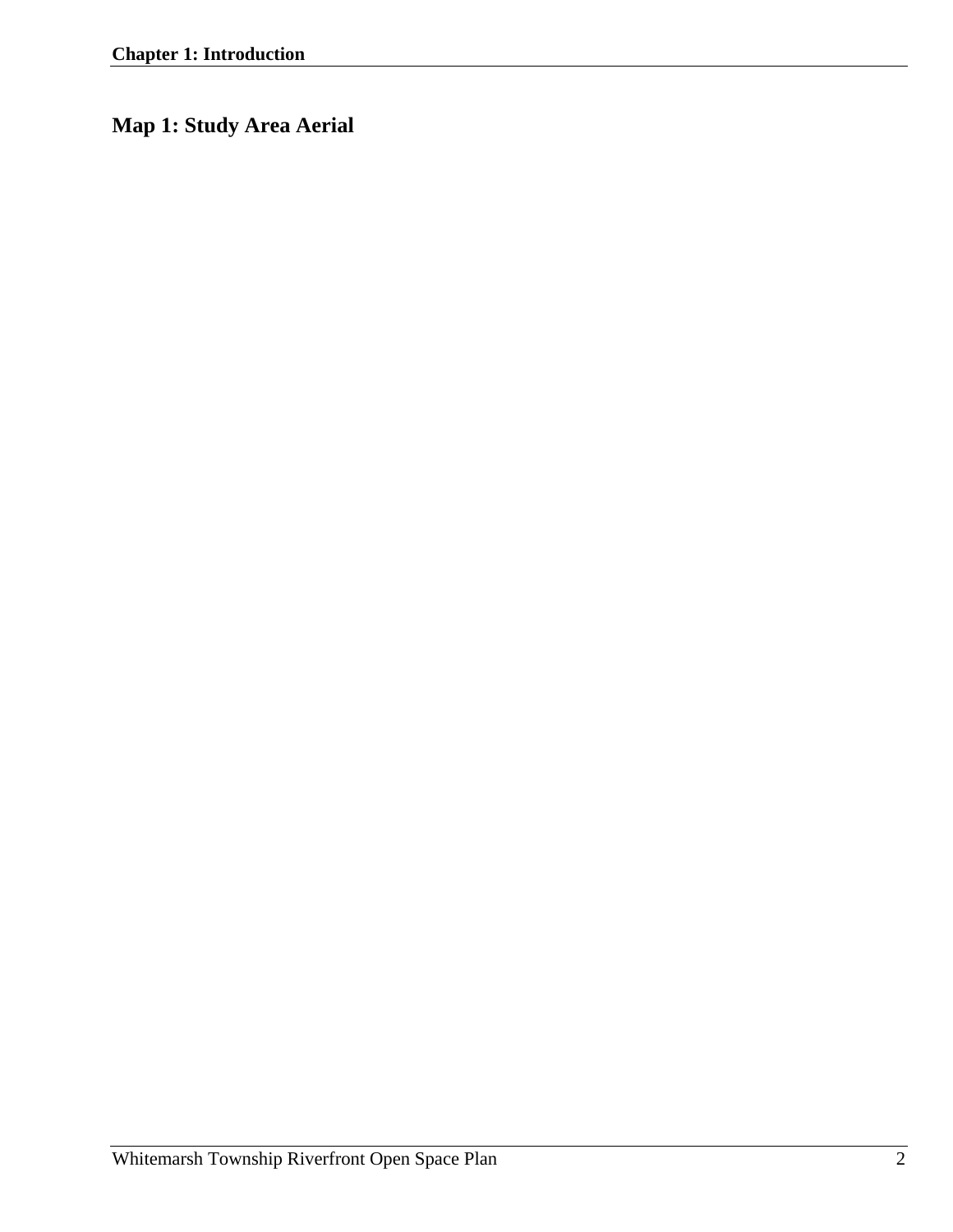Most of the riverfront area from Spring Mill down to Miquon is largely undeveloped, due to topographic constraints. In the Miquon area, there is an office campus known as 'River Park' which is a redevelopment of a former paper company facility. The Miquon R6 SEPTA station is also located in this area.

## Purpose of This Plan

Much of the riverfront area and area immediately adjacent to it, from Spring Mill to the Conshohocken boundary, is developed industrially, or contains partially utilized or abandoned industrial development. One of the industrial sites is currently occupied by the Whitemarsh Boat Club which actively operates from this location. Some of the sites in this area have been recently proposed for redevelopment either under the fairly new RDD Riverfront Development District (an overlay zoning district) or based on the underlying HVY Heavy Industrial District; no redevelopment has reached the point of final approval or construction, however. The RDD is designed to promote mixed use, intensive development in this area, and to do so in a manner that provides diversity and better exposure and use of the river frontage area. The district requires various public amenities, dependent upon the actual development scheme and intensity proposed. One of the purposes of this Plan is to determine the best amenity mix and preferred locations for various types of amenities. This will allow the Township to provide specific guidance to developers as to the most appropriate amenities to include when individual tracts are proposed for redevelopment under the RDD. (A copy of the RDD text is included in Appendix A of this Plan document. Figure 1 below is a map showing where this district is applied. The RDD is an overlay with two sub-districts; sub-district 1 covers the industrial area immediately adjacent to the River, where the underlying zoning is HVY, heavy industrial.)